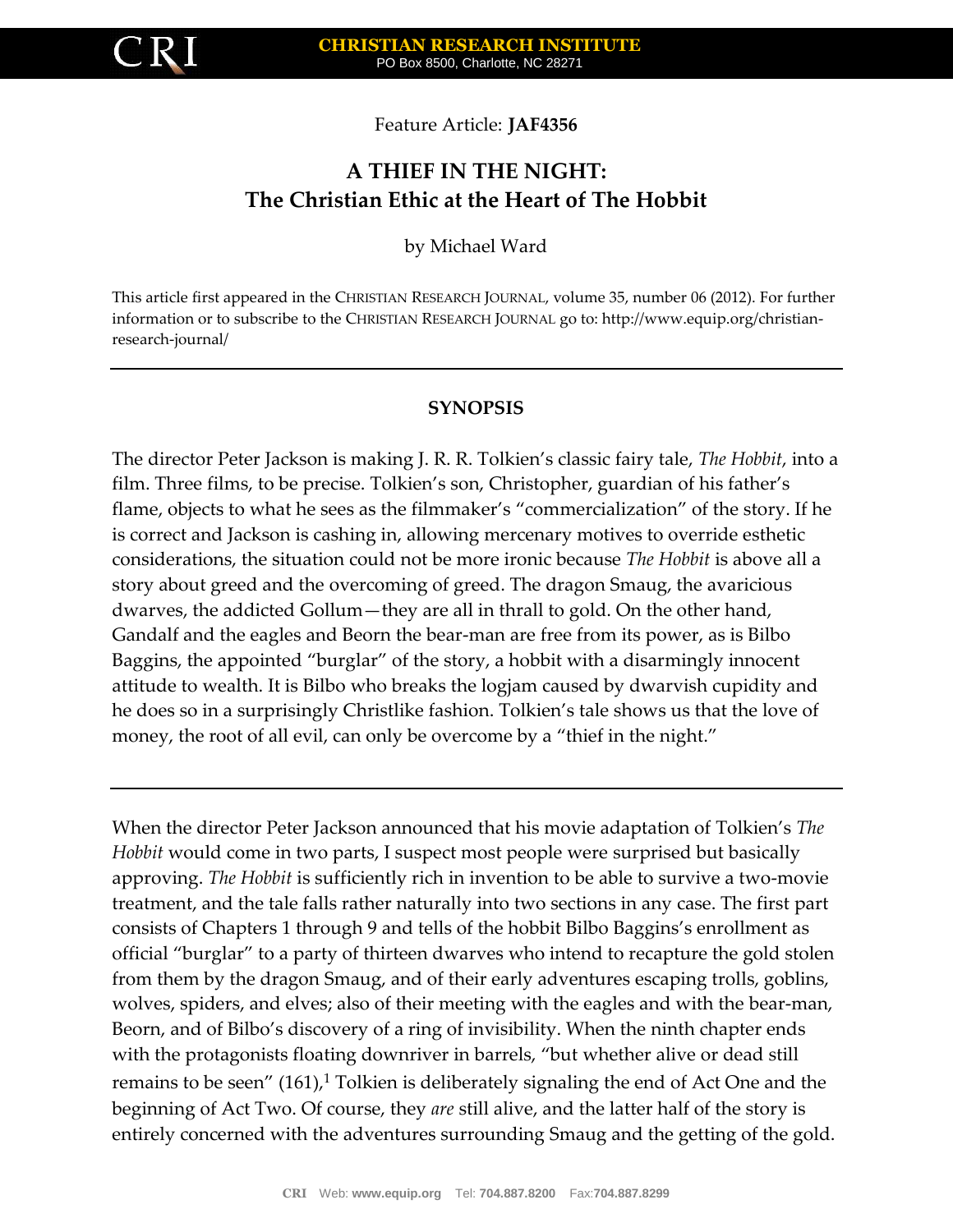Moreover, as Tolkien's friend C. S. Lewis noted, there is a distinct change in "tone and style"<sup>2</sup> as the story progresses. Its flavor at the start is that of a fairy tale "dressed up as 'for children'" with plenty of knowing asides about two-headed trolls, the origin of golf (a feature that Tolkien later regretted), and so on. By the end, the tone is almost that of a tribal bard chanting an ancient epic: "Ere long the vanguard swirled round the spur's end…and already their cries and howls rent the air afar" (238).

Given that *The Hobbit* falls neatly into two parts, both in its action and in its tone, Peter Jackson's initial decision to make a two-part film adaptation seemed not only excusable, but sensible.

But then, just five months before the release date for the first film, Jackson changed his mind. Two films would not be enough: it would now be a trilogy! In a Facebook statement, Jackson said that three films would "allow us to tell the full story." While fans rejoiced, the media reaction was more skeptical and Tolkien's only surviving son, Christopher, who has spent decades working on his father's manuscripts, was appalled. In a rare interview, with the French newspaper *Le Monde* (Christopher has lived in France since the 1970s), he revealed that the Tolkien family had been invited to meet Jackson but declined. Explaining his reaction, Christopher Tolkien said:

*They eviscerated [*The Lord of the Rings*] by making it an action movie for young people 15 to 25. And it seems that* The Hobbit *will be the same kind of film. Tolkien has become a monster, devoured by his own popularity and absorbed by the absurdity of our time. The chasm between the beauty and seriousness of the work, and what it has become, has gone too far for me. Such commercialization has reduced the esthetic and philosophical impact of this creation to nothing. There is only one solution for me: turning my head away.<sup>3</sup>*

Christopher may well be right to diagnose "commercialization" as the underlying motive behind so much of the "Tolkien industry." It is certainly hard not to be cynical about the decision to turn *The Hobbit* into a trilogy. A tale told in less than three hundred pages is to be adapted in as many releases as *The Lord of the Rings*, which is well over a thousand pages long.

If Christopher is correct and this is a case of the filmmakers brazenly cashing in, allowing commercial considerations to override esthetic judgments, the irony could not be more complete, because *The Hobbit* is above all about greed—and the overcoming of greed. Christians who may wonder whether *The Hobbit* has a moral message worth engaging with should look to this aspect of the tale, for Tolkien's diagnosis of the sinfulness of greed and his description of its cure are both central to the story and presented with brilliant imaginative skill.

## **CHAINS OF GREED**

Tolkien described "the Quest of the Dragon-gold" as "the main theme"<sup>4</sup> of *The Hobbit*, and it is a quest that is clearly motivated by greed. Of course, the dwarves, led by Thorin Oakenshield, don't present their quest as a greedy undertaking. They say they want to retrieve what is rightfully theirs. But if we pay attention to the way Tolkien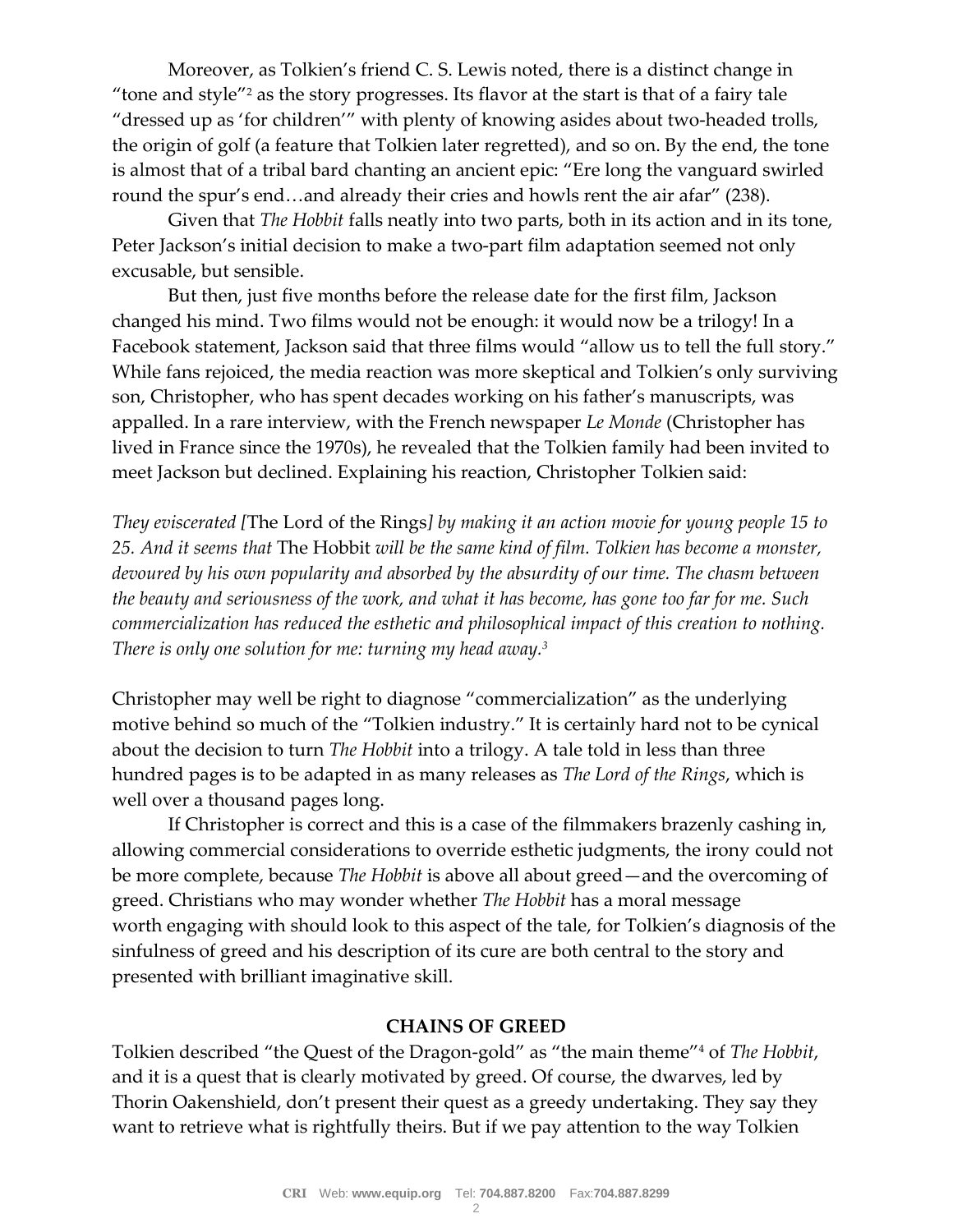characterizes the dwarves, and Thorin in particular, we will see that things are not so simple. Thorin relates how, long ago, Smaug over-ran the dwarves' home in the Lonely Mountain and how "we have never forgotten our stolen treasure. And even now, when I will allow we have a good bit laid by and are not so badly off"—here Thorin stroked the gold chain round his neck—"we still mean to get it back, and to bring our curses home to Smaug" (29).

The gold chain round Thorin's neck is not merely a personal adornment, it is a moral symbol. Thorin and his companions are chained to their gold; it has them in its thrall. Tolkien tells us that dwarves "are not heroes, but calculating folk with a great idea of the value of money" (183). Elrond, wise elf-lord that he is, "did not altogether approve of dwarves and their love of gold" (52). Bilbo, the hero of the tale, had not reckoned "with dwarvish hearts. Long hours…Thorin had spent in the treasury, and the lust of it was heavy on him" (223). Indeed, Thorin is "quite ready to sit on a heap of gold and starve" (229), rather than give any of his wealth away.

Not that the dwarves are the only characters with this lust. It is a fever even more rampant in Smaug himself—naturally, for all "dragons steal gold and jewels…and never enjoy a brass ring of it" (28). Smaug is "a most specially greedy, strong and wicked worm" (28), "the Worm of Dread" (222), whose vermiculate passions infect many of the characters in the book.

Gollum, a fairly minor figure in *The Hobbit* compared with his role in *The Lord of the Rings*, is nonetheless the one most fully possessed with cupidity, after Smaug. We hear tell of "a ring, a golden ring, a precious ring" (75) with which he is utterly absorbed, and although it is not revealed that this is *the* Ring, the One Ring, the Ring of Power, Bilbo "had a feeling that anything Gollum wanted so much could hardly be something good" (76).

Descending from Smaug and Gollum, we come to the Master of Lake-town, a venal politician who devotes "his mind to trade and tolls, to cargoes and gold, to which habit he owed his position" (169). At the end of the tale, having been given "much gold for the help of the Lake-people," the Master "fell under the dragon-sickness, and took most of the gold and fled with it, and died of starvation in the Waste, deserted by his companions" (255).

Even elves are not immune. Tolkien usually approves of his elven characters and it is a sign of the elf-king's goodness that he wears "a crown of leaves" and not a jeweled crown "upon his golden hair" (134). But still, "if the elf-king had a weakness it was for treasure, especially for silver and white gems; and though his hoard was rich, he was ever eager for more, since he had not yet as great a treasure as other elf-lords of old" (145).

The noblest warrior in the tale, grim Bard, the archer of Dale, who kills Smaug with a well-aimed arrow, is himself susceptible to the same temptation. "Even as [Bard] was speaking, the thought came into his heart of the fabled treasure of the Mountain lying without guard or owner, and he fell suddenly silent" (214).

### **HEAVENLY HONOR**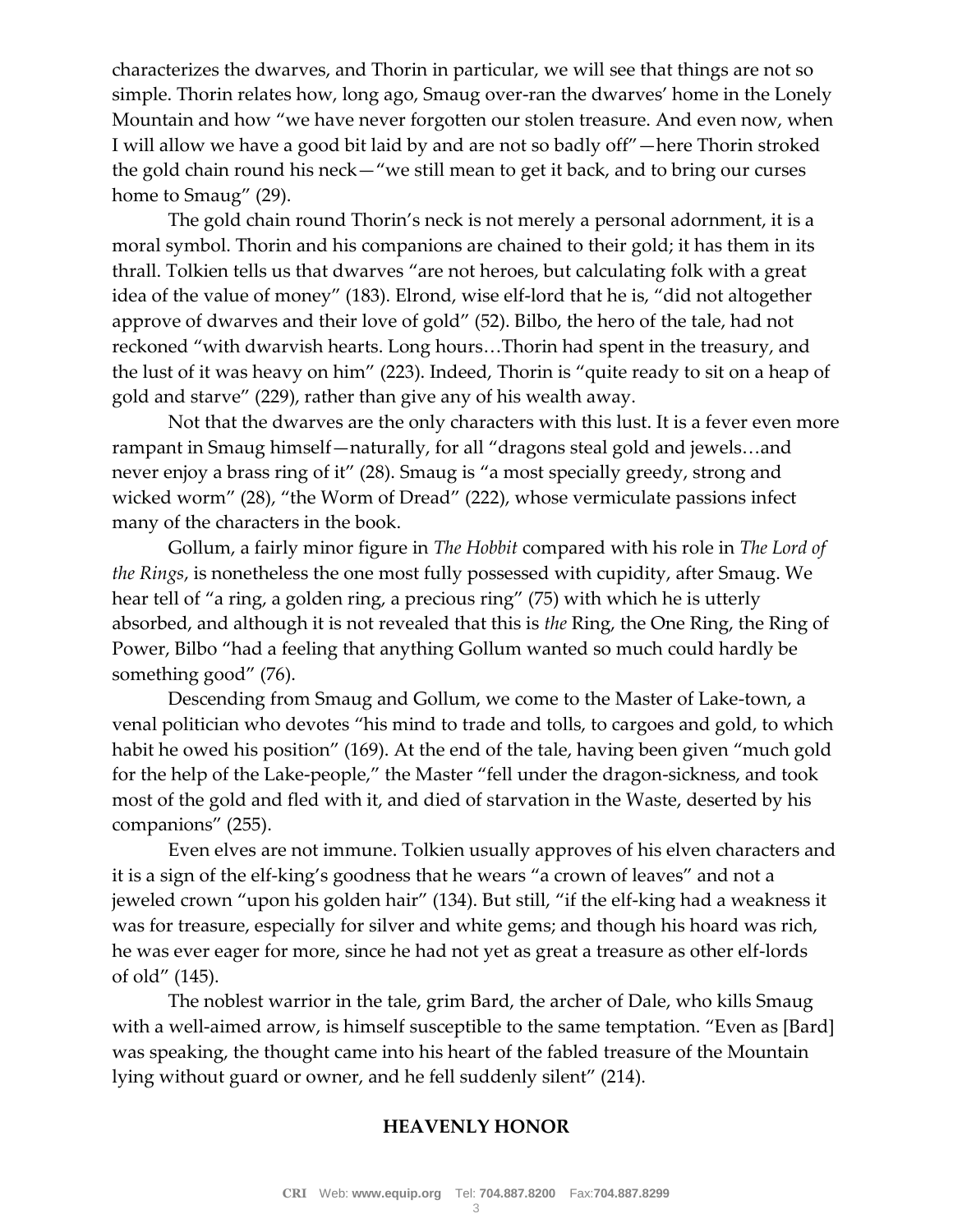It is, then, not just a dwarvish problem that the story is relating; greed for gold contaminates characters at every level. But not *every* character at every level. Balancing the compulsively greedy, Tolkien gives us a number of figures with a healthier attitude.

Chief among them is Beorn, who pays little attention to the dwarves' conversation because "they spoke most of gold and silver and jewels and the making of things by smith-craft, and Beorn did not appear to care for such things: there were no things of gold or silver in his hall, and few save the knives were made of metal at all" (112). Beorn's life is simple and natural, almost Edenic. He values wealth of a kind other than that found in coins and trinkets, notably the sunshine that "fell golden on the garden full of flowers" (106) and the huge honey bees that suck from those same flowers, "the bands of yellow on their deep black bodies shone like fiery gold" (104).

Gandalf the wizard is another character who is free from avarice. When he announces that he is leaving the quest to go off on important business elsewhere, the dwarves bribe him to stay, offering "dragon-gold and silver and jewels, but he would not change his mind. 'We shall see, we shall see!' he said, 'and I think I have earned already some of your dragon-gold—when you have got it'" (102). But though he may have earned it, he never claims it. Indeed, he has a refreshingly dismissive attitude to the whole adventure, mocking the downhearted dwarves on the edge of Mirkwood: "Cheer up Thorin and Company! This is your expedition after all. Think of the treasure at the end" (120).

The Lord of the Eagles joins Beorn and Gandalf in the ranks of those who are uncorrupted. He becomes the King of All Birds "and wore a golden crown, and his fifteen chieftains golden collars (made of the gold that the dwarves gave them)" (101). Eagles do not scorn gold, as Beorn does, but they appear to value only what is given them, not what they acquire by their own efforts; and the fact that the *dwarves* have given them this gold makes it all the more truly a gift. Tolkien seems to be saying that, once the notion of generosity enters the equation, gold is disinfected of its corrupting power. We will see shortly how the liberating effect of a gift is skillfully (and paradoxically) brought into the story by means of a theft.

But before we leave the eagles, we ought to note that, according to mythic tradition, eagles are the only creatures who are able to look straight into the sun. This is another indication that they are free from greed, for the sun and gold are intimately related, symbolically speaking. As a good medievalist, Tolkien was steeped in the old belief that the sun's influence could turn base metal to gold, and clearly the source of gold in the heavens must be more important than derivative golden things on earth. For this reason it should come as no surprise that the goblins "don't like the sun" (82), that Smaug takes his naps at "noon" (189), that the golden ring of invisibility works except in bright sunshine, when a shadow may be cast (75, 82). In short, the sun exposes greed and only the pure in heart can withstand it. When Bilbo wakes in the eagles' eyrie and finds "the early sun in his eyes" (100), it is a good sign. His eyes are open to the source of gold, not turned idolatrously away to its mundane reflections.

### **BILBO AS BURGLAR**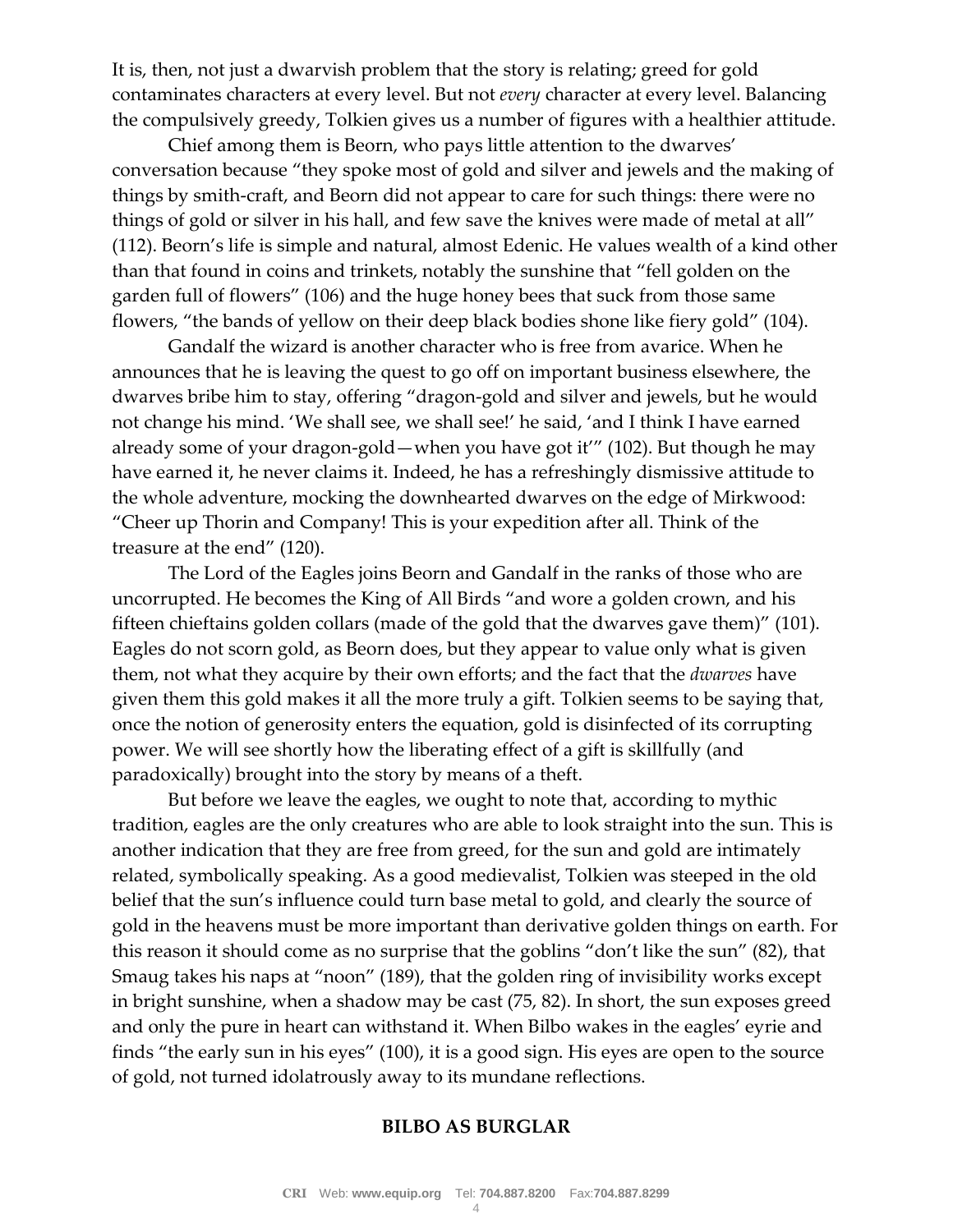Famously, the book begins: "In a hole in the ground there lived a hobbit. Not a nasty, dirty, wet hole, filled with the ends of worms." As we have seen, dragons are worms and Bilbo wisely lives free of them and their ends, which is only to be expected, for hobbits are typically "free from ambition or greed of wealth."<sup>5</sup> Bilbo loves simple, domestic, nourishing, organic things: flowers, breakfast on the lawn, a comfortable chair, a good pipe, a pint of ale. His healthy attitude doesn't consist merely in *not* being greedy for gold: it consists in a positive set of natural likes and attachments, proportionate, moderate, ordinate desires.

Nonetheless, Bilbo is not perfect and he experiences twinges of greed on certain occasions. An example is when he first sees Smaug's pile of treasure: "Bilbo had heard tell and sing of dragon-hoards before, but the splendor, the lust, the glory of such treasure had never yet come home to him. His heart was filled and pierced with enchantment and with the desire of dwarves" (184). It is hard not to hear an echo here of 1 Timothy 6:10: "For the love of money is the root of all evil: which…some coveted after…and pierced themselves through with many sorrows."

Generally, however, Bilbo, as a true hobbit, is both unpossessive himself and charitably disposed to those who are possessive. He pities the addicted Gollum (79); he gives a necklace of silver and pearls to the elven king as recompense for his unwitting "hospitality" (247); he offers the trolls' gold to Gandalf (252); and he ends the adventure with just two small chests of treasure, one of gold and one of silver, which, he says, will be quite as much as I can manage" (246) and which is "largely spent in presents, both useful and extravagant" for his nieces and nephews (254). One of his nephews, Frodo, will turn out to have inherited his uncle's generous heart.

It is his wholesome approach to gold that qualifies Bilbo to be the perfect "burglar." And this is where we come to the spiritual heart of the novel. Some Christians might disparage Tolkien for having made his hero a burglar, but that would be to overlook what kind of burglar Bilbo is. If his burgling were limited to depriving Smaug of his hoard in service of the dwarves' greed and vengeance, one could legitimately question whether Bilbo's burglarhood were a good thing. But "little Bilbo Baggins [is] *the* burglar, the chosen and selected burglar" (27), and the language here suggests almost a vocation, which is what, indeed, it turns out that Bilbo has. His vocation is not to satiate dwarvish avarice but, quite the contrary, to challenge and redeem it. The chapter in which this becomes clear is entitled, significantly, "A Thief in the Night," an obvious allusion to Christ's own description of Himself in Matthew 24:42–51, a description taken up in 1 Thessalonians 5:2 and 2 Peter 3:10. Tolkien's decision not only to allude to these Scriptures, but to give the allusion the prominence of a chapter title, suggests that Bilbo is a great deal more than a common thief.

I am not implying that Bilbo is an allegorical Christ-figure. As is well known, Tolkien had a hearty distaste for allegory. But he did value what he called "applicability" and it is quite fair to apply Bilbo's character and actions to a Christlike kind of role, especially when one notes the various scriptural glances in the novel. For not only is Bilbo a "thief in the night," he also opposes Thorin's "stiff neck" (227) and it is his discovery of Smaug's weak spot that means that this "wolf among sheep" (193)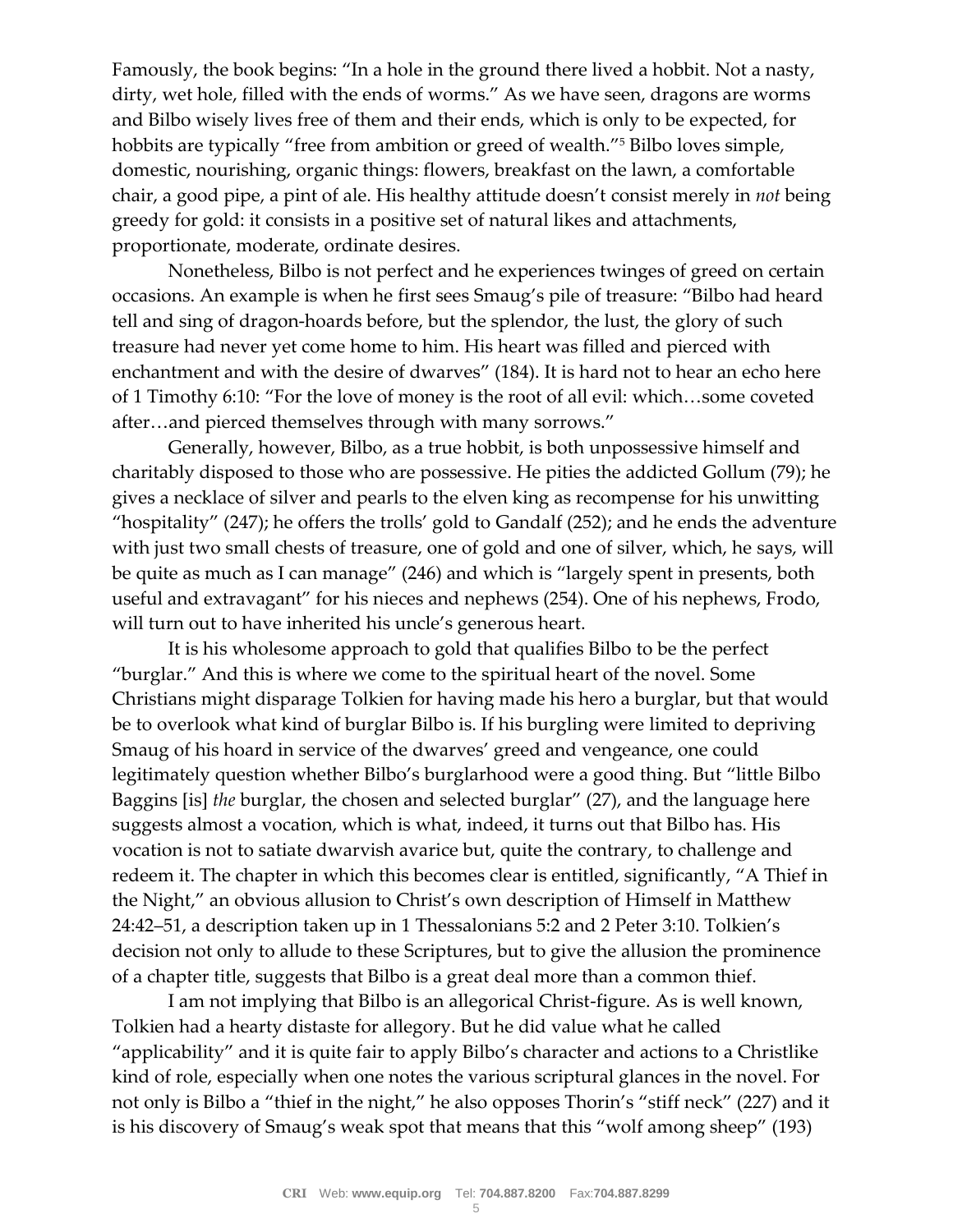can be defeated. In a remarkable passage, Bilbo even says, "I am he that buries his friends alive and drowns them and draws them alive again from the water" (190). He himself is "Presumed Dead" (253) but returns unexpectedly, to the considerable annoyance of some, and "it was quite a long time before Mr Baggins was in fact admitted to be alive again" (253).

Bilbo's burglarious activities come to a head not when he steals *for* the dwarves but when he steals *from* the dwarves—when he appropriates to his own use the extra ordinary gem called "the Arkenstone," which "is worth more than a river of gold in itself," says Thorin, "and to me it is beyond price" (226).

It is this priceless gem that Bilbo finds atop Smaug's pile. Its beauty causes him to catch his breath, for it "took all light that fell upon it and changed it into ten thousand sparks of white radiance shot with glints of the rainbow" (201). He slips it inside his pocket: "Now I am a burglar indeed!" thought he (201). What he has acquired is "the Arkenstone of Thrain…the Heart of the Mountain; and it is also the heart of Thorin" (229).

Bilbo hands over the Arkenstone to Bard in order to break the impasse between the besieged dwarves and the men of Lake-town. Although Bilbo could claim ownership of the stone himself, he is prepared to let it stand against his fourteenth share in Smaug's treasure. He yields it up "not without a shudder, not without a glance of longing" (229), but ultimately finds it "a relief" (246) to forego his claim: "I may be a burglar—or so they say: personally I never really felt like one—but I am an honest one, I hope, more or less" (230). Having renounced his own entitlement to the Arkenstone, Bilbo returns to camp and sleeps soundly, dreaming not of gold but of bacon and eggs.

As Bilbo planned, this giving away of the Arkenstone is more than Thorin can bear: he furiously denounces Bilbo as "the descendant of rats" (233) and only reluctantly does he become willing to grant Bard's very reasonable demands, though even now, at the very moment of agreeing to the settlement, "so strong was the bewilderment of the treasure upon him, [Thorin] was pondering whether…he might not recapture the Arkenstone and withhold the share of the reward" (234).

However, before this double-crossing can come about, Thorin and Bard, together with the Elf-king, find themselves all united against a common foe, namely the goblins and the wolves. Thorin's martial wrath is terrible: "In the gloom the great dwarf gleamed like gold in a dying fire" (239). And Thorin's fire is now truly dying—in at least three senses. First, his war aims are dying, for the goblins and wolves turn out to be unconquerable—until the eagles and Beorn save the day, those characters who, unlike dwarves and men and elves, are untainted by the dragon-spell. Second, Thorin is himself dying; he suffers a mortal wound in the battle. And third, Thorin's greed is dying with him. In his final speech he says to Bilbo: "Farewell, good thief. I go now to the halls of waiting to sit beside my fathers, until the world is renewed. Since I leave now all gold and silver, and go to where it is of little worth, I wish to part in friendship from you…If more of us valued food and cheer and song above hoarded gold, it would be a merrier world" (243).